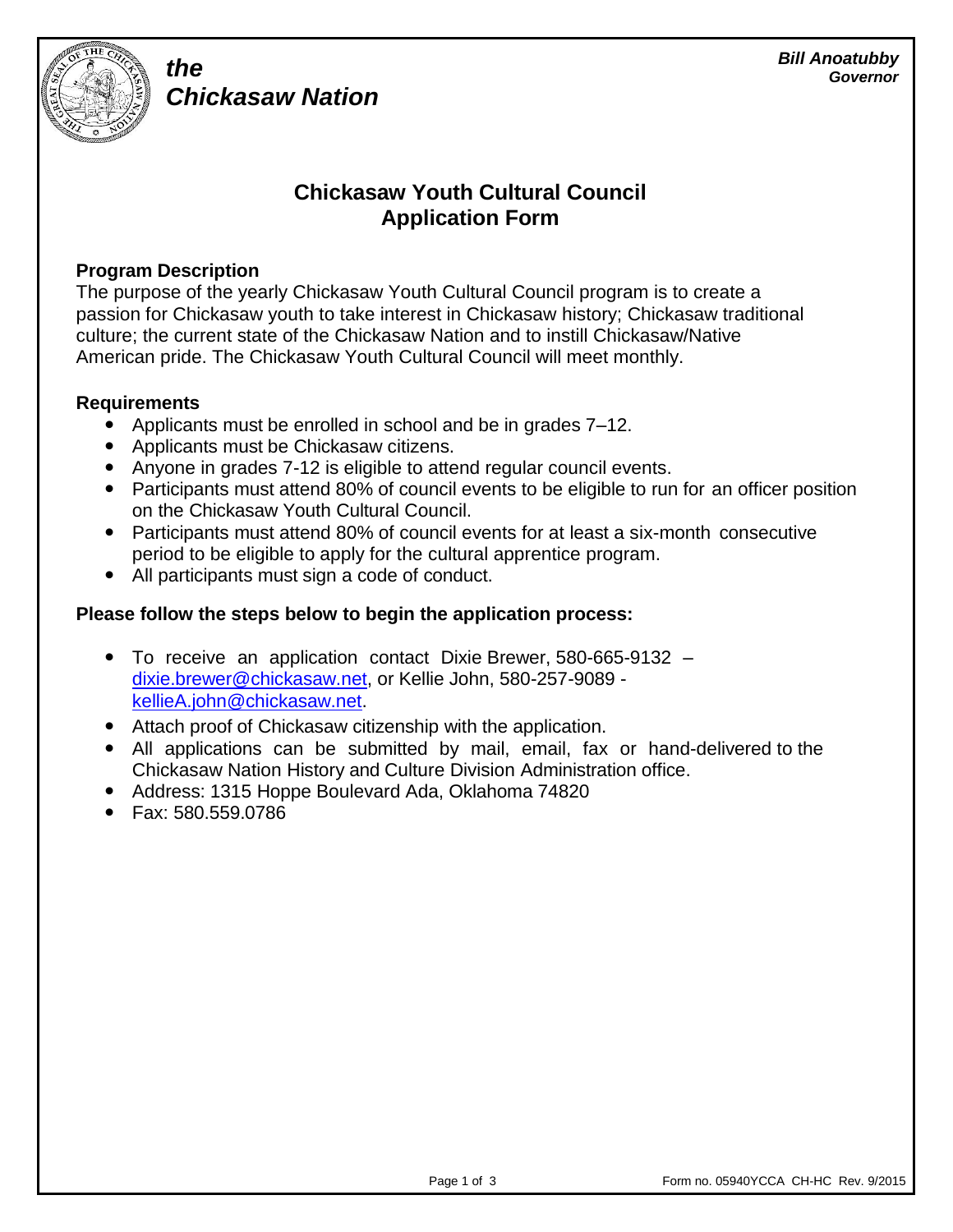| Applicant:                                                                                                                                                                                                                                                                                                                                                                                                                                                                                                                                                                                                                                                                                                                          |                                      |
|-------------------------------------------------------------------------------------------------------------------------------------------------------------------------------------------------------------------------------------------------------------------------------------------------------------------------------------------------------------------------------------------------------------------------------------------------------------------------------------------------------------------------------------------------------------------------------------------------------------------------------------------------------------------------------------------------------------------------------------|--------------------------------------|
|                                                                                                                                                                                                                                                                                                                                                                                                                                                                                                                                                                                                                                                                                                                                     |                                      |
|                                                                                                                                                                                                                                                                                                                                                                                                                                                                                                                                                                                                                                                                                                                                     | Grade: <u>Canadian Communication</u> |
| Email: <u>Network:</u> Cender: Nale DFemale                                                                                                                                                                                                                                                                                                                                                                                                                                                                                                                                                                                                                                                                                         |                                      |
| <b>Parent/Guardian Information:</b><br>Parent/guardian name:<br>and the contract of the contract of the contract of the contract of the contract of the contract of the contract of the contract of the contract of the contract of the contract of the contract of the                                                                                                                                                                                                                                                                                                                                                                                                                                                             |                                      |
| Preferred phone number (indicate house, cell, office): _________________________                                                                                                                                                                                                                                                                                                                                                                                                                                                                                                                                                                                                                                                    |                                      |
|                                                                                                                                                                                                                                                                                                                                                                                                                                                                                                                                                                                                                                                                                                                                     |                                      |
| Preferred method of communication: $\Box$ Text $\Box$ Phone Call $\Box$ Email $\Box$ Letter                                                                                                                                                                                                                                                                                                                                                                                                                                                                                                                                                                                                                                         |                                      |
| <b>Emergency Contact Information:</b>                                                                                                                                                                                                                                                                                                                                                                                                                                                                                                                                                                                                                                                                                               |                                      |
| <b>Code of Conduct:</b><br>Chickasaw Youth Cultural Council participants are required to conduct themselves according to<br>the Chickasaw Youth Cultural Council code of conduct. Any violation of this code will be<br>recorded and necessary action will follow.<br>Chickasaw Youth Cultural Council participant expectations:<br>• Be responsible for your own behavior/conduct, uphold high standards for the council and<br>accept the consequences for inappropriate behavior.<br>Follow the direction of staff and designated advisors/leaders.<br>Use appropriate language at all times.<br>Be respectful to others.<br>Participate fully in council activities and/or events.<br>Adhere to appropriate dress requirements. |                                      |
| Signature of participant                                                                                                                                                                                                                                                                                                                                                                                                                                                                                                                                                                                                                                                                                                            | Date                                 |